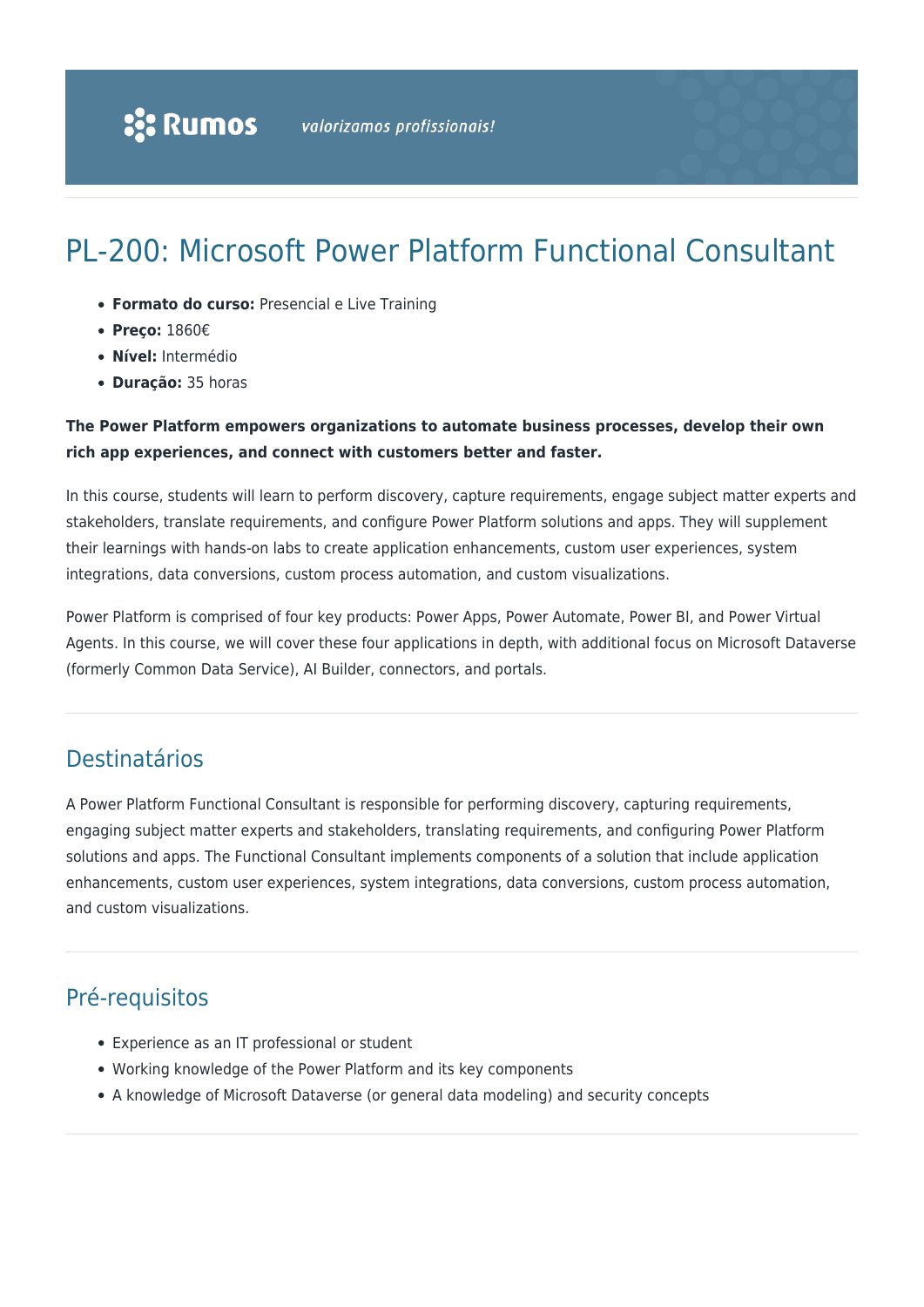# **Objectivos**

- Work with an organization to gather requirements and implement Power Platform solutions
- Build model-driven, canvas, and portal apps
- Create Power Automate flows
- Design a simple chatbot using Power Virtual Agents
- Analyze data using Power BI visualizations and dashboards

### Programa

#### **Introduction to the Power Platform**

This module will provide the learner with background about the Power Platform and its 4 key components: Power Apps, Power Automate, Power BI, and Power Virtual Agents.

#### Lessons

• Microsoft Power Platform overview

Lab : Validate lab environment

#### **Work with Dataverse**

In this module, students will learn about creating a data model in Microsoft Dataverse, including importing data, using tabular reporting options, and configuring security. They will also learn about creating easy AI with AI Builder.

#### Lessons

- Work with tables
- Understand data types and behavior
- Configure security settings

#### Labs

- Create an app
- Create tables and columns
- Create relationships
- Additional table setting

#### **Make model-driven apps with Power Apps**

In this module, students will learn the business value of Power Apps model-driven apps. They will then learn to how to configure and design them, including user experience considerations.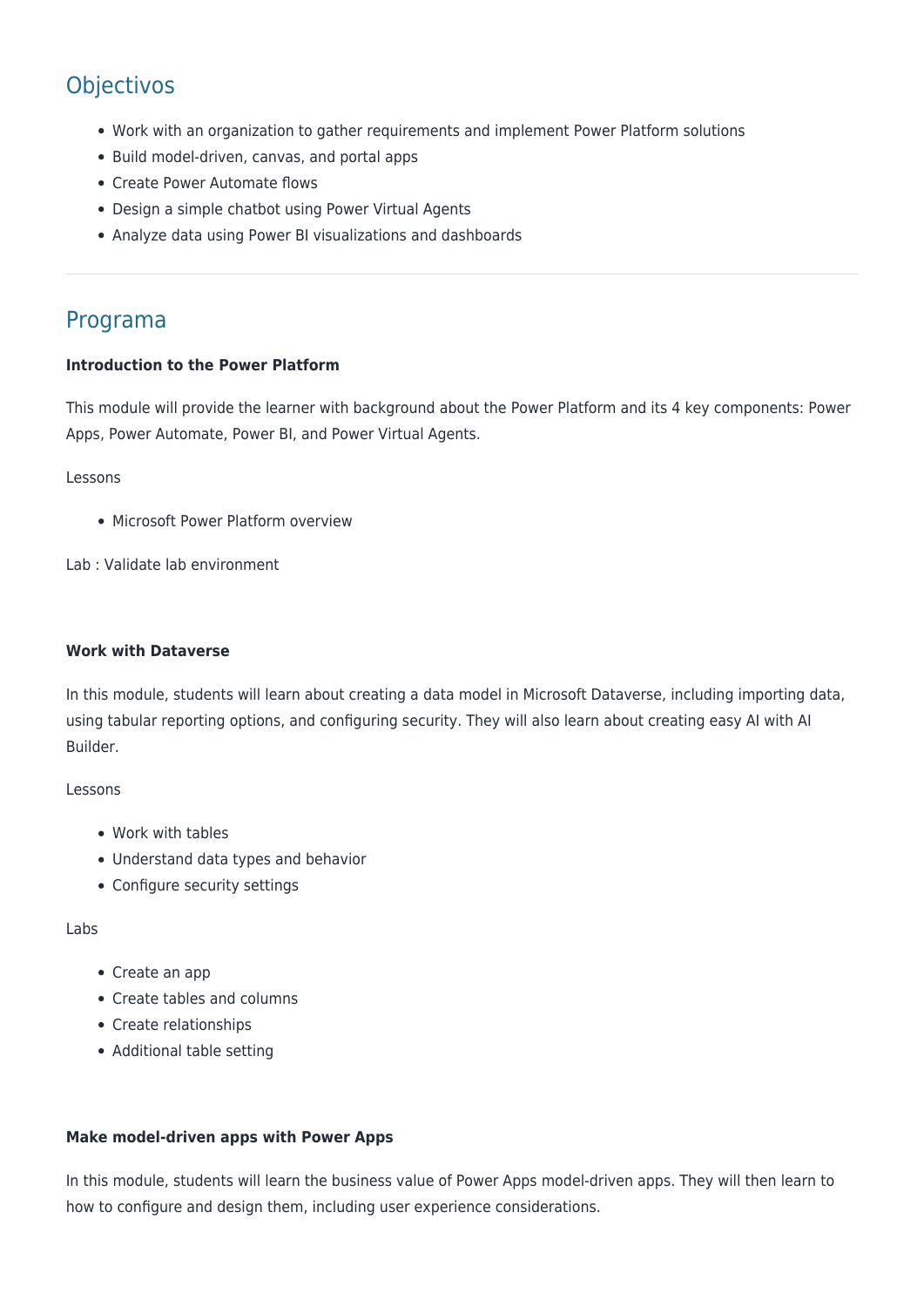#### Lessons

- Building blocks of model-driven apps
- Design model-driven apps
- Forms and views

#### Labs

- Modify views
- Modify forms
- App designer

#### **Make canvas apps with Power Apps**

In this module, students will learn the business value of Power Apps canvas apps. They will then learn to how to configure and design them, including user experience considerations.

#### **Lessons**

- Power Apps studio
- Canvas apps capabilities
- User experience

#### **Labs**

- Build a canvas app
- Work with data and services
- User experience

#### **Make portals with Power Apps**

In this module, students will learn the business value of Power Apps portals. They will then learn to how to access Dataverse data in a portal and how portal authentication works.

#### Lessons

- Power Apps portals architecture
- Access Microsoft Dataverse in your portal
- Authentication and user management

#### **Introduction to automation**

In this module, students will learn about business rules and when they can be used. Students will also get an overview of Power Automate.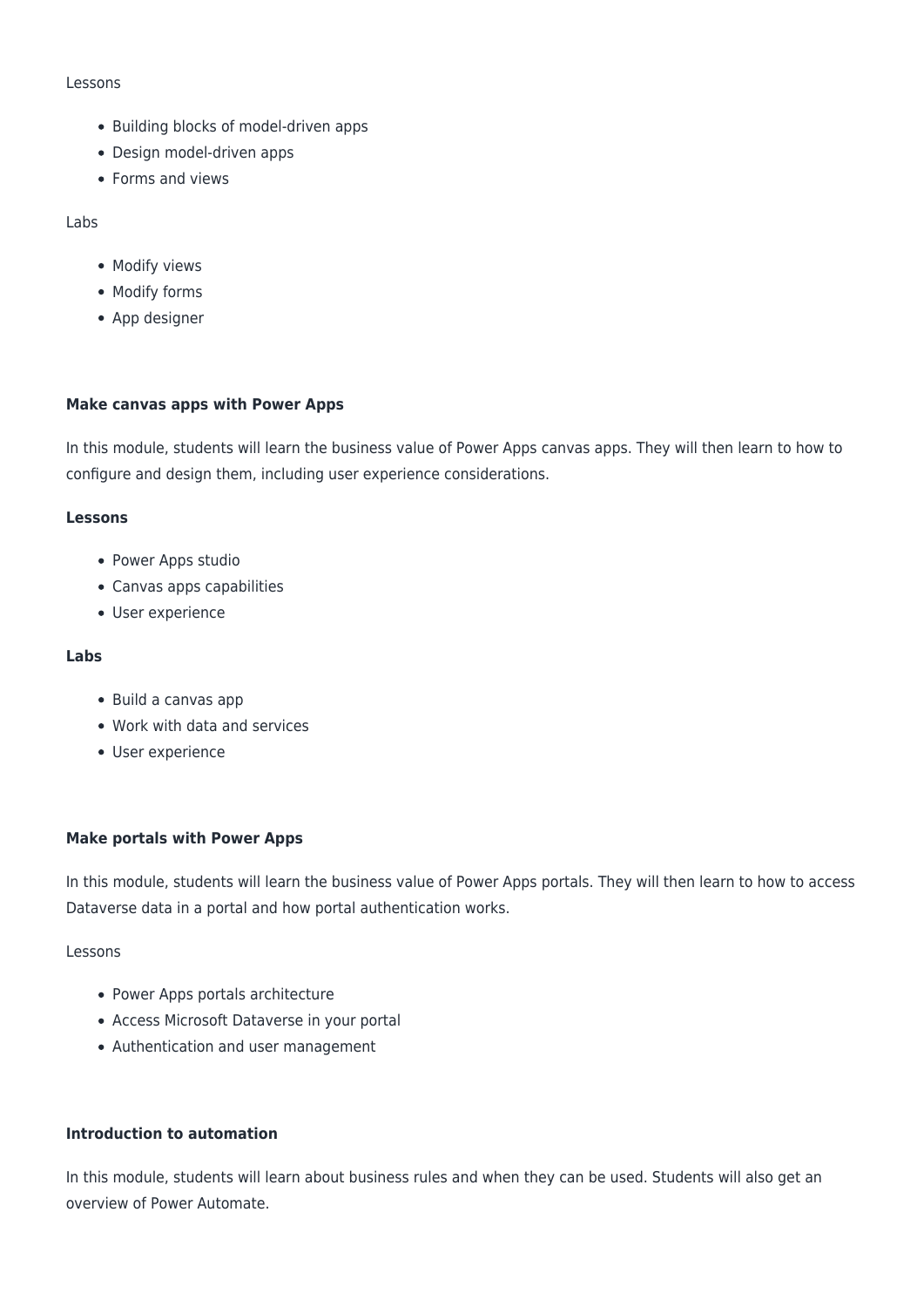#### Lessons

- Business rules
- Power Automate overview

#### Labs

- Configure a new business rule
- Create security roles
- Create users
- Advanced business rules

#### **Build Power Automate cloud flows**

In this module, students will learn the fundamentals of cloud flows, including triggers and flows. They will create two flows, including an approval flow.

#### Lessons

- Fundamentals of cloud flows
- Triggers
- Actions

#### Labs

- Create a flow
- Build an approval flow

#### **Build Power Automate desktop flows**

In this module, students will learn what desktop flows are and how they are created. Students will also learn how desktop flows are used and how to use process advisor to better understand places to streamline workflows.

#### Lessons

- Build desktop flows
- Use desktop flows
- Process advisor

#### **Build business process flows**

In this module, students will learn the value of business process flows and how to use the business process flow designer. They will also practice building business process flows and learn how they can be automated.

#### Lessons

Why use business process flows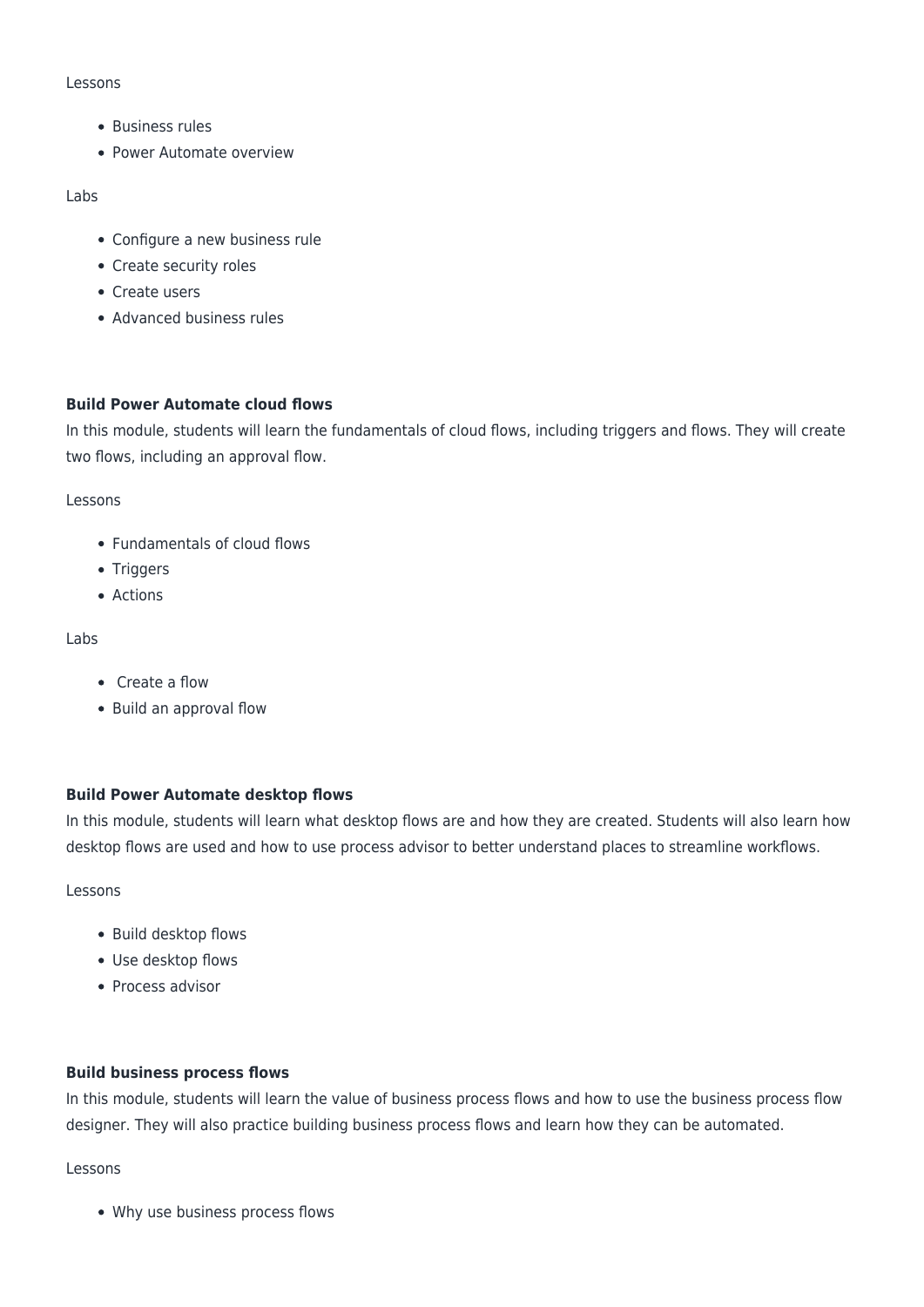- Using business process flow designer
- Automating your business process flow

#### Labs

- Build a branching business process flow
- Build a business process flow

#### **Build chatbots with Power Virtual Agents**

In this module, students will learn how to automate customer interactions with a chatbot using Power Virtual Agents.

Lessons

- Create a chatbot
- Configure topics
- Automate and integrate
- Configure entities
- Test and publish chatbots

Lab : Build a chatbot

#### **Analyze data with Power BI**

In this module, students will learn how to work with Power BI Desktop and Power BI Service to analyze data and create visualizations.

#### Lessons

- Use tabular reporting options in Dataverse
- Use charts and dashboards in Dataverse
- Get started with Power BI
- Model data in Power BI
- Create visualizations and dashboards
- Publish and share in Power BI

#### **Putting it all together**

In this module, students will learn how the concepts of this course pull together and how to use functional consultant skills on Microsoft Power Platform engagements. They will also learn how solutions are used in Microsoft Power Platform and will be introduced to AI Builder.

Lessons